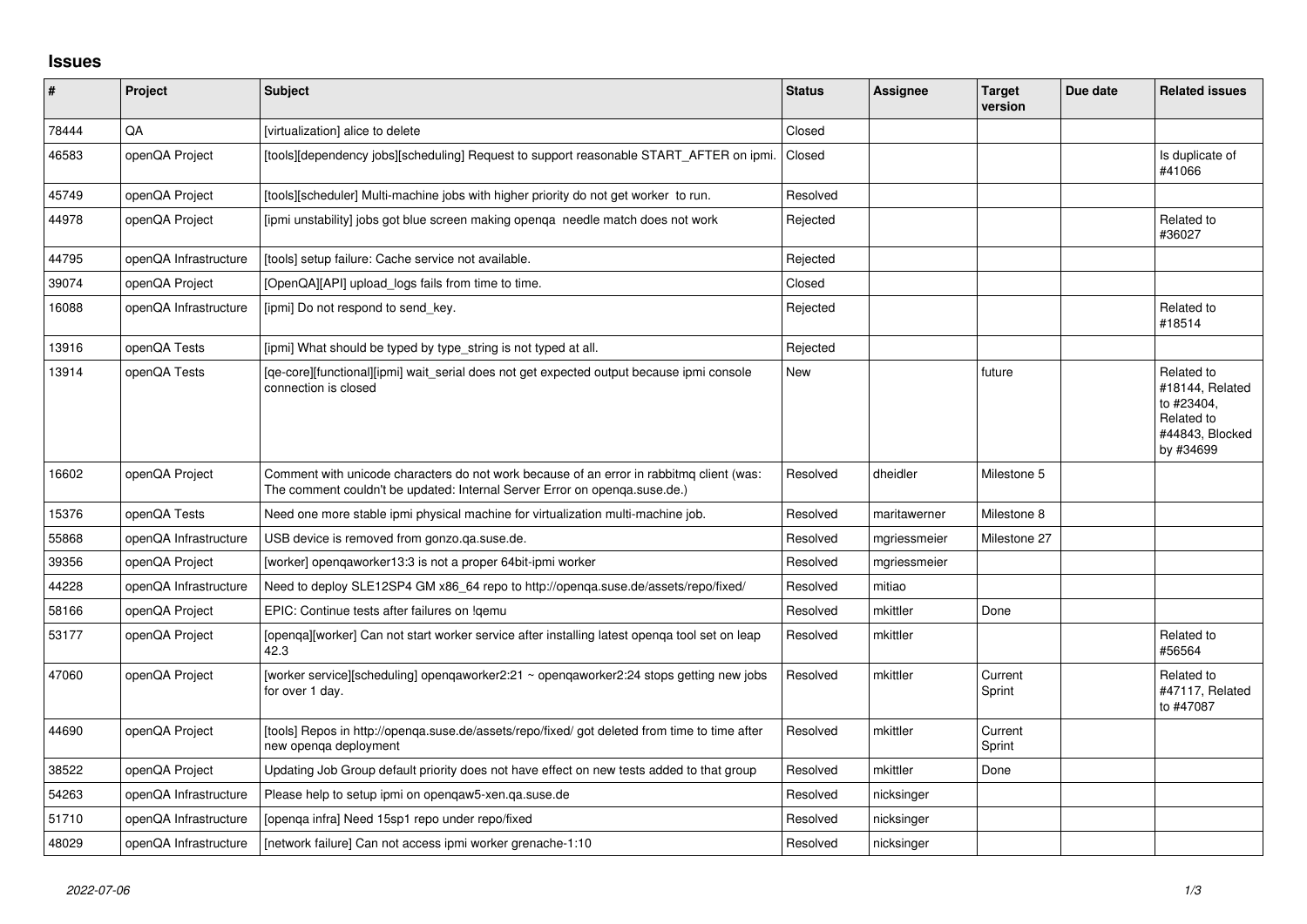| $\vert$ # | Project               | <b>Subject</b>                                                                                                             | <b>Status</b>  | <b>Assignee</b> | <b>Target</b><br>version | Due date | <b>Related issues</b>                                                                                                                                                                                                              |
|-----------|-----------------------|----------------------------------------------------------------------------------------------------------------------------|----------------|-----------------|--------------------------|----------|------------------------------------------------------------------------------------------------------------------------------------------------------------------------------------------------------------------------------------|
| 44498     | openQA Infrastructure | [ipmi][grenache-1] Incomplete job due to no space left on device                                                           | Resolved       | nicksinger      |                          |          | Related to<br>#44750                                                                                                                                                                                                               |
| 44351     | openQA Infrastructure | [ipmi] Workers/jobs stuck                                                                                                  | Resolved       | nicksinger      |                          |          | Related to<br>#44363                                                                                                                                                                                                               |
| 43874     | openQA Infrastructure | HDD in kermit.ga.suse.de has problems in combination with SAS-slot                                                         | Resolved       | nicksinger      |                          |          |                                                                                                                                                                                                                                    |
| 39806     | openQA Project        | [OpenQA][workers] 4/6 64bit-ipmi workers are down                                                                          | Resolved       | nicksinger      | Done                     |          |                                                                                                                                                                                                                                    |
| 23514     | openQA Tests          | [labs][64bit-ipmi_debug worker] SLE15 shows interface selection (because 2 NICs are<br>connected?)                         | Resolved       | nicksinger      |                          |          | Related to<br>#23368, Related<br>to #26948                                                                                                                                                                                         |
| 100688    | openQA Project        | [epic][virtualization][3rd party hypervisor] Add svirt backend compatibility for vmware 7.0                                | <b>Blocked</b> | okurz           | Ready                    |          |                                                                                                                                                                                                                                    |
| 55757     | openQA Infrastructure | OSD ftp service has problem: NFS mount on ganet did not handle move of assets folder on<br>osd (or reboot) gracefully      | Resolved       | okurz           |                          |          |                                                                                                                                                                                                                                    |
| 33136     | openQA Tests          | [virtualization][functional][y] XEN/KVM host text mode installation on ipmi backend fails.                                 | Resolved       | okurz           | Milestone 24             |          |                                                                                                                                                                                                                                    |
| 32746     | openQA Tests          | [sle][tools][remote-backends][hard] Incomplete job because console isn't responding<br>correctly. Half-open socket on IPMI | Resolved       | okurz           |                          |          | Related to<br>#31375, Related<br>to #32089.<br>Related to<br>#37087, Related<br>to #40544,<br>Related to<br>#41330, Related<br>to #46964,<br>Related to<br>#48482, Related<br>to #60161, Has<br>duplicate #40655,<br>Blocks #34471 |
| 23368     | openQA Tests          | ipmi worker opengaw1:4 has issue to connect to the ipmi machine.                                                           | Resolved       | okurz           |                          |          | Related to<br>#23514                                                                                                                                                                                                               |
| 18834     | openQA Tests          | [virtualization] Orthos machine is still not ready to be used in proxy mode testing - hang when<br>installing via pxe      | Rejected       | okurz           |                          |          |                                                                                                                                                                                                                                    |
| 17866     | openQA Tests          | [tools]Please add sles12sp2 x86_64 GM repo image to<br>https://openga.suse.de/assets/repo/fixed/.                          | Resolved       | okurz           |                          |          |                                                                                                                                                                                                                                    |
| 14338     | openQA Tests          | [ipmi] ikvm does not get timely image back                                                                                 | Resolved       | okurz           |                          |          |                                                                                                                                                                                                                                    |
| 17694     | openQA Tests          | [tools][virtualization]Please add sles11sp3/sles11sp4 GM image into<br>https://openqa.suse.de/assets/repo/fixed/.          | Resolved       | RBrownSUSE      |                          |          |                                                                                                                                                                                                                                    |
| 42899     | openQA Tests          | Compilation failed in require at /usr/bin/isotovideo line 229.                                                             | Resolved       | riafarov        |                          |          |                                                                                                                                                                                                                                    |
| 40148     | openQA Project        | [OpenQA][64bit-ipmi worker] Three online 64bit-ipmi workers do not take scheduled jobs for<br>over 10 hours.               | Resolved       | szarate         | Done                     |          | Related to<br>#40088                                                                                                                                                                                                               |
| 39974     | openQA Project        | [openqa][PARALLEL_WITH] Child job failure makes parent job terminated.                                                     | Rejected       | szarate         |                          |          |                                                                                                                                                                                                                                    |